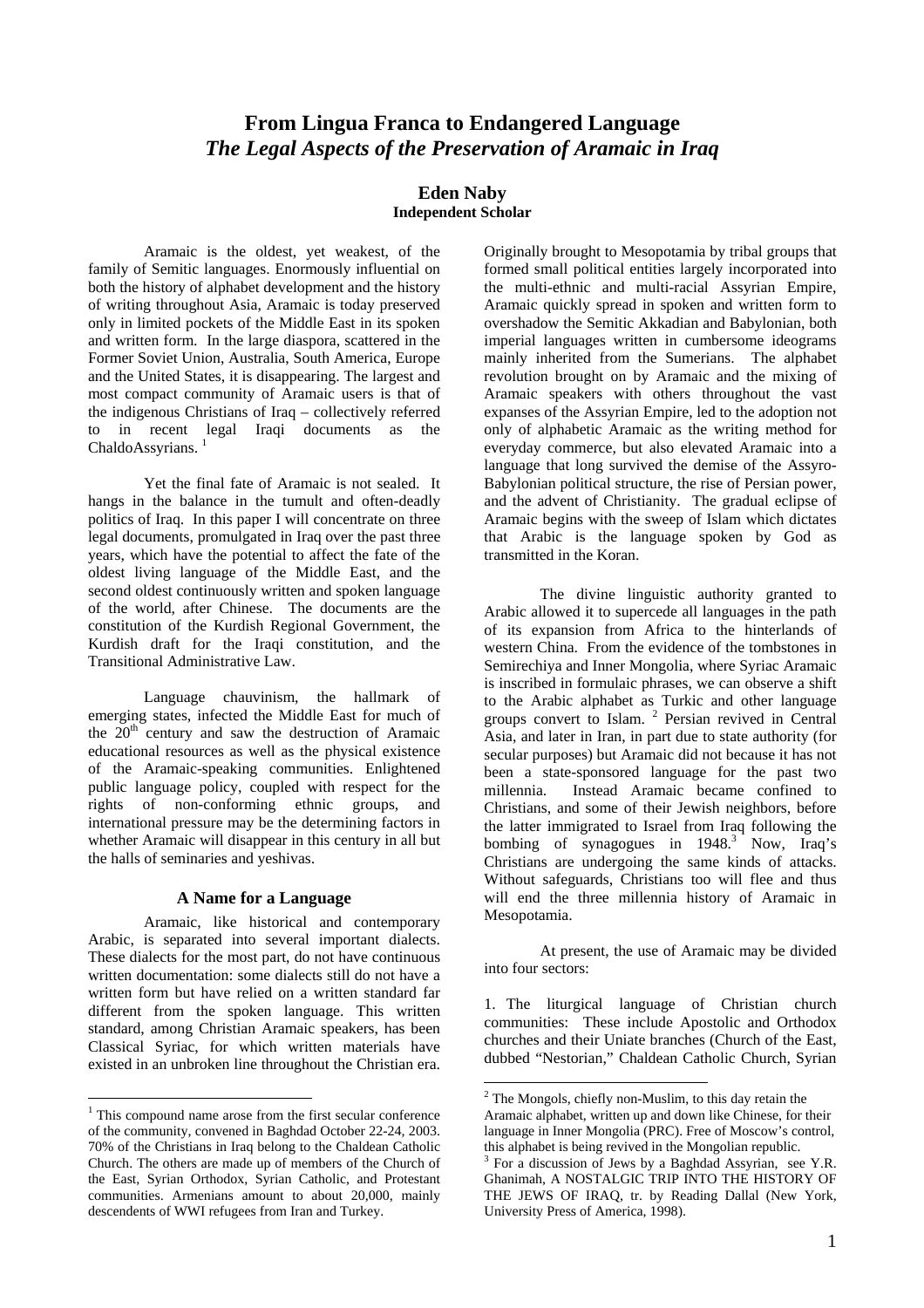Orthodox Church, Syrian Catholic Church), and to some extent, the Lebanese Maronite Church. The form of Aramaic is Classical Syriac, a language whose grammar and literature that developed since the 3rd century CE in Urhoi (Gr. Edessa, Turk. Urfa) and in Nisibin, both now located in Turkish Mesopotamia.<sup>4</sup> It is rarely spoken.<sup>5</sup> The numerically most significant congregations of these churches are located in Kerala, India, where the spoken language of the population is Malayalam.

2. The vernacular dialects of the modern Assyrians: these incorporate a good number of Akkadian words, especially for common household items such as traditional food processing and storage implements, and names of flora. The writing of vernacular Aramaic is of recent introduction, first among the eastern Assyrians, mainly those living in eastern Anatolia (upper Mesopotamia) and northwest Iran (around Urmi and Salamas), and in the late  $20<sup>th</sup>$  century, among Aramaic speakers in the west, mainly scattered in a diaspora set off by the World War I genocide of Christians (Assyrians, Greeks and Armenians living in what has become Turkey). The Protestant churches, promoted in the 19<sup>th</sup> century by British, German and American missionaries, use the vernacular language, as does to a great extent, the Church of the East.

3. The Aramaic spoken by the small remnants of Mandeans (Sabeans) of Iraq and Iran; that is, the followers of John the Baptist. These communities have largely adapted to Arabic use except in their religious rites.

4. The Aramaic of three villages near Maalula, Syria, a community known for the unusual retention of spoken Aramaic among recent converts to Islam as well as those still practicing eastern Christianity. In cases of most converts to Islam, the new Muslims eschew Aramaic for a "Muslim" language such as Kurdish, Arabic, Turkish or Persian.

## **Iraq's Aramaic Speakers**

In Iraq, as in the rest of the Middle East, Aramaic speakers have been under cultural and physical siege for the better part of the 20th century. Suppression of Aramaic speaking Christians, beginning one year after Iraqi independence in 1932, is marked by a massacre at Semele (a village in Nineveh province) that spread to other villages and targeted thousands of women and children. Throughout modern Iraq's cultural history, it has faced the dilemma of how to exercise pride in its pre-Islamic civilization while undertaking an

 $\overline{a}$ 

uncompromising effort to become an Arab state. Pressure mounted on Aramaic speakers to declare themselves Arab, an effort that increased violently under the Baathist regime of Saddam Hussein. In 1977, Assyrians as an ethno-linguistic category were dropped from the Iraqi census. Only the religious category of "Christians" appeared thereafter although other ethnolinguistic groups – Arabs and Kurds – continued to be enumerated. 6

Like in other Muslim dominant countries, as Christians, the Aramaic speakers were accorded the status of a protected religious minority entitled to conduct its religious affairs. In neighboring Iran, this protected religious right has been translated, even under Tehran's theocracy, to mean the preservation of language used for religious worship. By extension, the Assyrian community has been free to continue heavily supervised private Assyrian schools, an expensive process, or to run after hours church schools for language instruction. By contrast, in Iraq, the community language, dubbed Syriac even in reference to the vernacular rather than the liturgical language, was taught in schools where enough students enrolled. The problem emerged with the recruitment of teachers (and students), both of whom increasingly felt pressure to self-identity as Arabs.

As conditions in northern Iraq, the homeland of most Assyrians of all church denominations, especially Chaldean and Church of the East, deteriorated due to the continued opposition movement, especially after the start of the Iran-Iraq war (1981-1988), many more families moved to Baghdad and Basra. Campaigns mounted by successive Baghdad regimes since 1960 had also driven people into refugee situations outside Iraq. Since then nearly 300 Assyrian villages have been razed, hundreds of churches blown up or bull-dozed, and by the time of the Gulf War (1991), fully half of the Christian Aramaic speakers of Iraq had fled the country. Today estimates of the population still in Iraq range from a low 3% to a high of 10%. However, no reliable figures exist for any segment of Iraq's population whether ChaldoAssyrians, Turkmen, Arab, or Kurd.

## **Assyrians and Kurds**

Relations between the two main ethno-linguistic groups in northern Iraq, Assyrians and Kurds, are marked by a bitter history: Kurdish tribal chiefs in southeastern Turkey, northeastern Syria, and northwest Iran conducted regular raids against their Christian neighbors, raids that eventually turned into para-military assaults during WWI when Turkey conducted ethnic cleansing of its Christian population. Kurds were

 $\overline{a}$ 

<sup>4</sup> An excellent literary history of Classical Syriac is available by Patriarch Ignatius Aphram I Barsoum: THE HISTORY OF SYRIAC LITERATURE AND SCIENCES, tr. by Matti Moosa (Pueblo, CO, Passeggiata Press, 2000)

<sup>&</sup>lt;sup>5</sup> A notable attempt to reintroduce Classical Syriac to the tongue, outside high clergy circles of the Syriac Orthodox Church is the case of the head of the Syriac Studies Institute (New Jersey) to train his enfant daughter to converse in this language.

<sup>6</sup> Christians were offered the lucrative advantage of being the sole community permitted to sell alcohol, a privilege that turned into a liability when, as part of the insurgency in support of Islamic extremism, alcohol store owners, as well a beauticians and laundresses (mostly Christians) were bombed out of business or killed outright.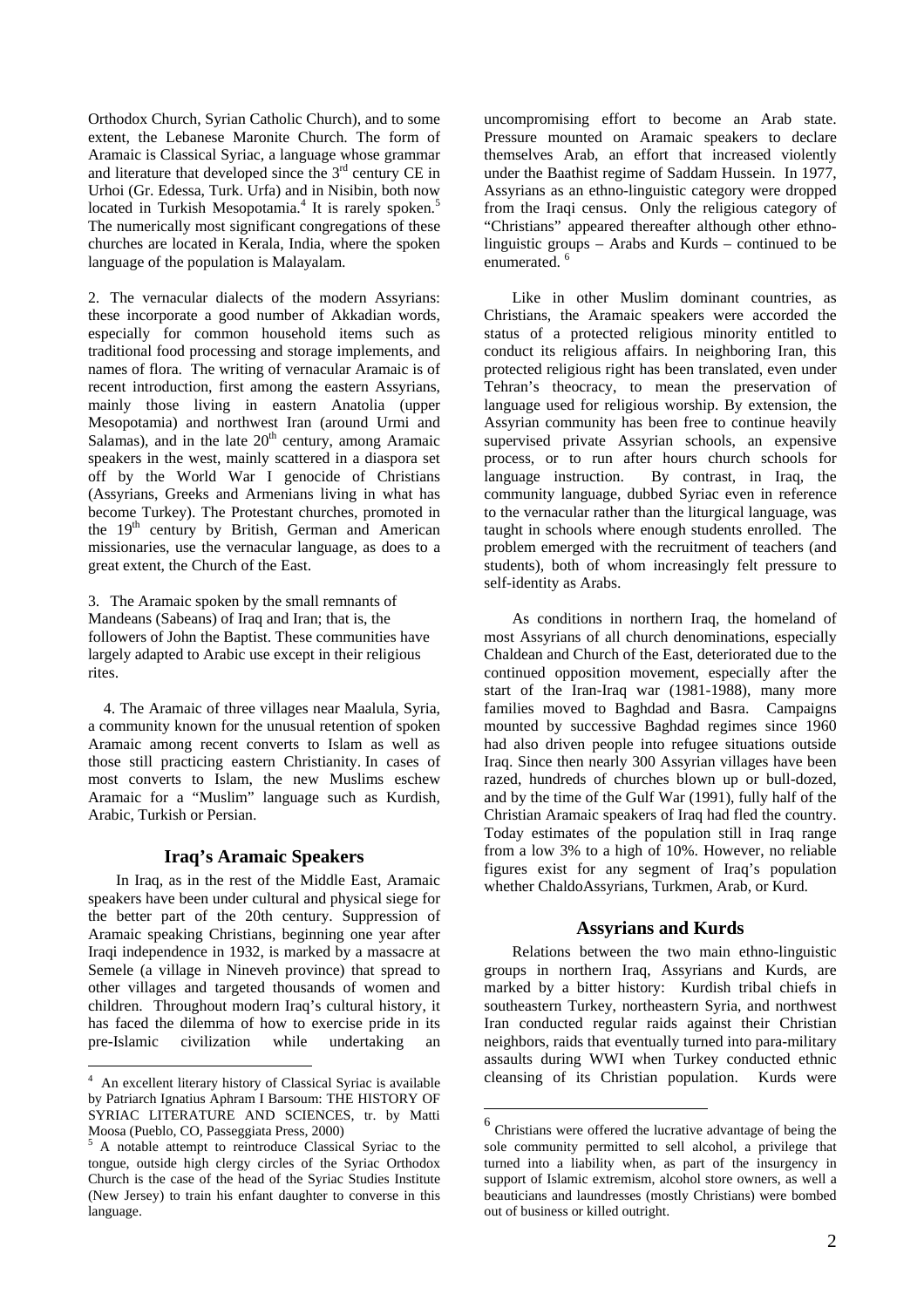responsible for most of the atrocities committed against the Assyrians in particular, due to proximity and a long tradition of perceived Kurdish rights to pillage Assyrian Christians and carry away women and goods. In 1918, a Kurdish chieftain and his tribe assassinated the Patriarch of the Church of the East at the negotiation dinner. This act sparked wholesale panic in the countryside and the decimation of the Christian population. The confrontation between Kurds, as Muslims, and Assyrians as Christians was always an uneven contest since the Christians could not count on state support with the exception of occasional European aid. The Treaty of Sevres (1920), signed by the Ottomans, assured the protection of both Kurds and Assyrians. (Aprim, 9-3-02) But both groups lost when Turkey, under Ataturk, forced instead agreement to the Treaty of Lausanne (1923).

During the decades of Kurdish insurrections against Turkey, Iran and Iraq, the Assyrian populations became a pawn in the struggle. In northern Iraq, the area of ancient Assyria, Kurdish expansion has come at the expense of the Assyrian population. Just as the Arabs have insisted that Assyrians register as Arabs in order to gain employment, land titles, food rations and so forth, Kurds too have picked up the same tactics, especially after the creation of the northern no-fly zone after 1991. Although the Assyrian population of northern Iraq had been substantial, after the destruction of villages, the emigration into diaspora, and Kurdish intimidation policies, especially on the part of the Kurdish Democratic Party, the Aramaic speaking Christian population is much reduced. Kurds have raised impediments to acquisition of international aid for development, attempted to prevent the establishment of Aramaic language schools and exerted pressure on some church groups to prevent their children from attending the schools that have been established, in large part with financing from the Assyrian diaspora.7

It is in this context then, that we need to consider the significance of the three documents that relate to how both the powerful Kurdish elements in the Iraqi population regard the Aramaic speakers and how the central government plans to arrange for the preservation of this language. The actual viability of any of these legal documents under current volatile conditions is another matter.

## **Language Policy in Iraq**

Like most of the Middle East, and many other parts of the world, Iraq has contended with two opposing nationality concepts: the formation of a centralized state culture and the tensions with minority ethnic groups. Initially set up under an Arab royalty brought by the

 $\overline{a}$ 

British from the post WWI Arabian Peninsula, Iraq has been ruled by Sunni Arabs. For most of the  $20<sup>th</sup>$  century also, many, though not all, of Iraq's Kurds have been engaged in rebellion. Successive Iraqi basic law has recognized Kurdish nationality rights. In fact, Iraq has been far more conciliatory toward its Kurdish population than Turkey, where the Kurds, having largely replaced the Christians of Anatolia, may form 20% of Turkey's population. Their population in Iraq has risen substantially due to the continued fluidity of Kurdish movement across international borders. <sup>8</sup> Many Kurds swelling the population of northern Iraq are arriving from Iran and Turkey. (Aprim, 10-2-02) Kurds also have one of the highest birthrates of any groups within the Middle East.

Language policy in Iraq, on paper, therefore, has favored Arabs first, then the Kurds. In 1972, the new Baathist government, with an eye on stabilizing the country to consolidate its grip on power, invited the exiled Patriarch of the Church of the East to Iraq. The government issued a Presidential decree #251 (April 16, 1972) granting cultural rights for the "Syriac speaking" Christians of Iraq. However, none of the eight articles of that decree were honored for long. Soon after the Baath party secured its grip, it nationalized all Assyrian schools.

In the past few years, in the northern no-fly zone, with diaspora aid, and following the fall of the Saddam Hussein regime, the Aramaic community was able to establish small schools in several dozen villages. Under funded and restricted, these schools remain the sole means of propagating the Aramaic language on a regular basis.

This remains the situation at present, under the Transitional Administrative Law (TAL) signed by members of the Interim Governing Council whose mandate ended on 28 June 2004. For Aramaic speakers, however, TAL offers gains not made in Iraq or anywhere in the Middle East since the formation of modern states in the region.

The provisions of TAL for the preservation of Aramaic and the ethno linguistic community in which it must exist, in order to survive, may be overshadowed by the intentions of Kurds who, prior to the US led Coalition that invaded Iraq in March 2003, had already drafted two important documents: the constitution for the Kurdish Regional Government and the draft constitution for Iraq. The Kurdish Regional Government constitution deals harshly with Aramaic speakers and the Kurdish draft for an all-Iraqi constitution ignores all of Iraq's ethnic, religious or linguistic groups except the Kurds and the Arabs. Given the high, but disproportionate, power exercised by

 $\overline{a}$ 

 $7$  The situation had grown so difficult that the US State Department, a very pro-Kurdish branch of the government due to its ten-year alliance with the KDP and the ePUK to oust Saddam Hussein, admonished the Kurds for preventing the establishment of an Assyrian high school. ????

<sup>8</sup> The dispute over unregistered Kurds in Syria centers around some 200,000 who have moved from Turkey over past two decades into parts of Syria formerly settled by Assyrians.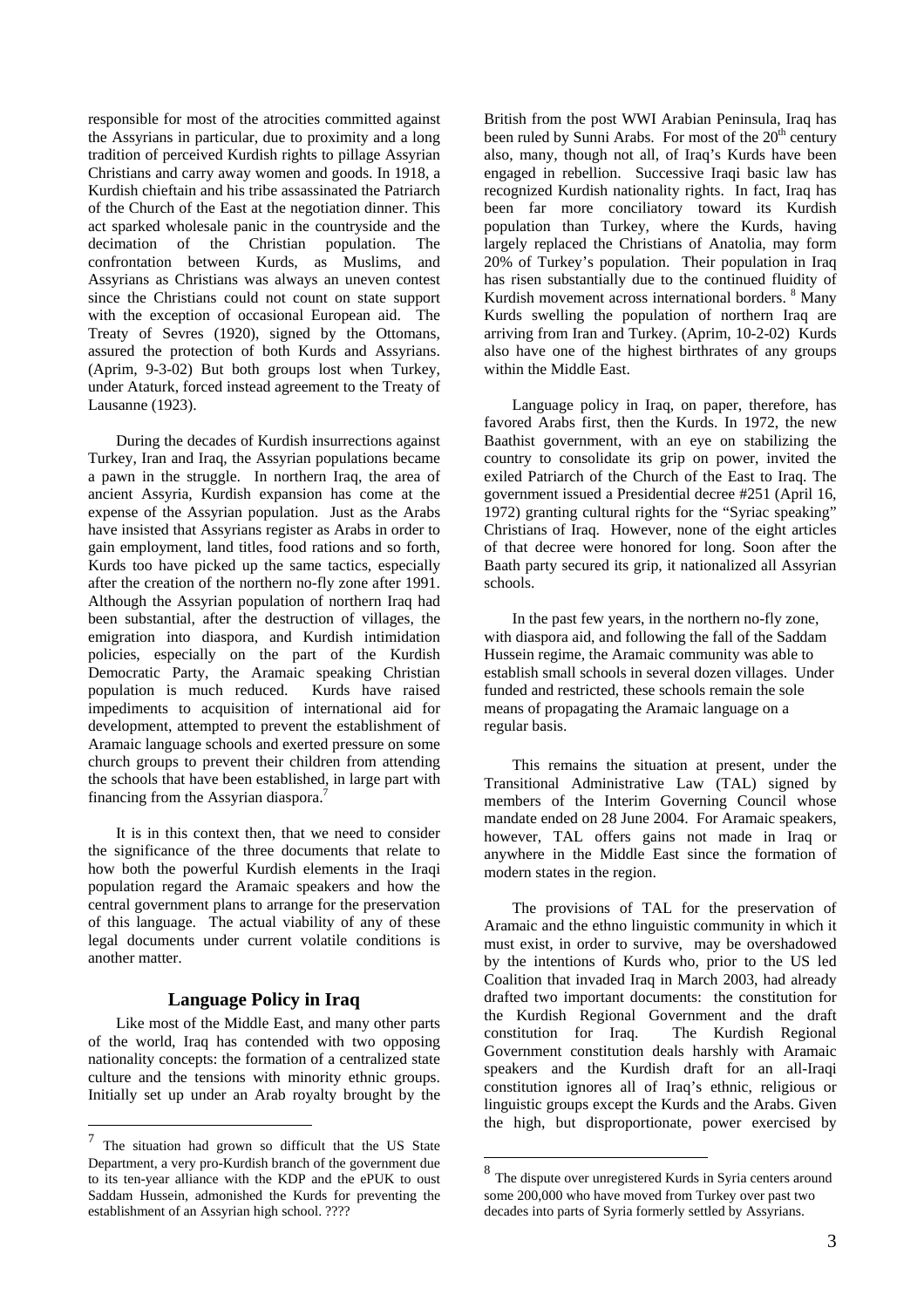Kurds in the interim government in Baghdad, their decade old attempt to dislodge Aramaic speakers from northern Iraq while expanding Kurdish rule (Assyrian Academic Society, March 2004), and the simultaneous attack on Christians by Muslim extremist groups (including the largely Kurdish *Ansar ul-Islam*  [Schanzer, 2004]), the beneficial effects of any constitutionally guaranteed language rights are questionable. Practically speaking, *if* the Aramaic speakers are driven out of Iraq, constitutional language rights will mean very little.

## **Legal Provisions for Aramaic in Recent Documents**

The comparative chart below presents the broad outline of three major documents. Two of them are Kurdish and drafted in Arbil (in all likelihood by politically connected and paid American consultants), and the third, TAL, was drafted and ratified in Baghdad on March 8, 2004, after much jostling between Kurds and Arab Shi'a. They diverge significantly on the five major categories of significance to the preservation of Aramaic. These five categories of importance to this particular endangered language are specific to Iraq and to other Muslim dominant areas: Status of Religion, Language Rights, Political Representation, Territoriality, and Physical Protection.

**Chart comparing the provisions regarding the Status of Aramaic Speakers in Iraq**

| Aramaic<br>Speaking<br><b>Christians</b><br><b>Rights</b> | Kurdish<br><b>Regional</b><br>Gov't<br>Const.<br>(2002) | Kurd's<br><b>Const. For</b><br>Iraq<br>(2002)         | TAL<br>(Transi-<br>tional<br><b>Adminis-</b><br>trative<br>Law,<br>2004) |
|-----------------------------------------------------------|---------------------------------------------------------|-------------------------------------------------------|--------------------------------------------------------------------------|
| Status of<br>religion                                     |                                                         |                                                       |                                                                          |
| a. Islam religion<br>of the State                         | Yes, by<br>inference<br>iv                              | Yes                                                   | Yes, but<br>nuanced                                                      |
| b. Rights of<br>non-Muslims                               | Yes <sup>1</sup>                                        | <b>Not</b><br>addressed                               | Yes                                                                      |
| Language<br><b>Rights</b>                                 |                                                         |                                                       |                                                                          |
| a. Recognition<br>of Aramaic<br>language                  | Yes <sup>ii</sup>                                       | N <sub>0</sub><br>(only)<br>Kurdish<br>and<br>Arabic) | Yes<br>$(Syriac)^{vi}$                                                   |

<sup>&</sup>lt;sup>i</sup> Article 5 separates the Christians into "Chaldeans" and "Assyrians," a favored Baathist tactic to divide Aramaic speakers according to denominations, now borrowed by the Kurds. Not only is this an artificial division, but also it ignores Syrian Orthodox and Protestant communities of Aramaic speakers altogether. Article 60 recreates the

 $\overline{a}$ 

| b. Aramaic            | Ditto                   | N <sub>0</sub> | Yes (ditto)                           |
|-----------------------|-------------------------|----------------|---------------------------------------|
| language              |                         |                |                                       |
| promotion             |                         |                |                                       |
| <b>Representation</b> | Non-                    | N <sub>0</sub> | Yesvii                                |
| in government         | specific <sup>iii</sup> |                |                                       |
| <b>Physical</b>       | Non-                    | N <sub>0</sub> | N <sub>0</sub>                        |
| <b>Protection</b>     | specific                |                |                                       |
| <b>Territoriality</b> | N <sub>0</sub>          | N <sub>0</sub> | Yes.                                  |
|                       |                         |                | indirect-                             |
|                       |                         |                | $\mathbf{I} \mathbf{v}^{\text{viii}}$ |

In Muslim dominant societies, where Christians have survived as *dhimmis*, "People of the Book" who are tolerated with many restrictions on their liberties and opportunities, (Ye'or, 2002), equality can only be approached when public legal structure is unshackled from the Koran or the Shari'a (various schools of Islamic law). As the provisions of TAL were being debated, the difference between the right to worship and the right of religious conscience received much attention and the compromise achieved was generally acceptable to moderate Muslims and non-Muslims. The provisions for relative freedom from Shari'a however, form a key reason for the insurgency against the interim government in Baghdad. Both Kurdish constitutions, regional and all-Iraq, make Islam the religion of the state, thus ignoring the rights of the large number of non-Muslims in areas the Kurds propose to run.

In terms of language rights, the TAL comes closer to the norms set in non-Muslim areas for minority languages. In Afghanistan, another notoriously multiethnic state, an attempt was made following the Communist Revolution (1978) to institute a language policy similar to the outline of Soviet Nationality policy established during the 1920s. <sup>9</sup> The Afghan codes did not allow territoriality although this was understood de facto. The territoriality accorded under Soviet law, led to the relatively peaceful dissolution of the Soviet Union in 1990 when the fourteen major divisions (Soviet

 $\overline{a}$ 

i<sup>i</sup>Syriac is recognized but its speakers are specifically obligated to study Kurdish as well. Article 7

iii "Fair" representation according to divisive formula. Article 26, ii, Article 49. iv The KRG constitution is to conform to the Iraqi constitution

and the Kurdish proposed Iraqi constitution makes Islam the State religion.

v Article 7 takes great pains to assure non-Muslims but falls

short of declaring a secular state.<br><sup>vi</sup> Article 9 both recognizes language and spells out publicly<br>supported language schools

Article 30  $\tilde{C}$  says "fair" representation for ChaldoAssyrians in the National Assembly (Dec. 31, 2004 but fair is defined by electoral commission to which no ChaldoAssyrians are

selected.<br><sup>viii</sup> Article 53 D alludes to administrative and cultural rights.

<sup>9</sup> Assyrians in the Soviet Union, all refugees from the Middle East to Tsarist Russia, numbered among the odd 100 languages groups recognized and supported by the Soviet system. See Eden Naby, "Les Assyriens d'Union Sovietique," CAHIERS DU MONDE RUSSE ET SOVIETIQUE (Winter, 1975).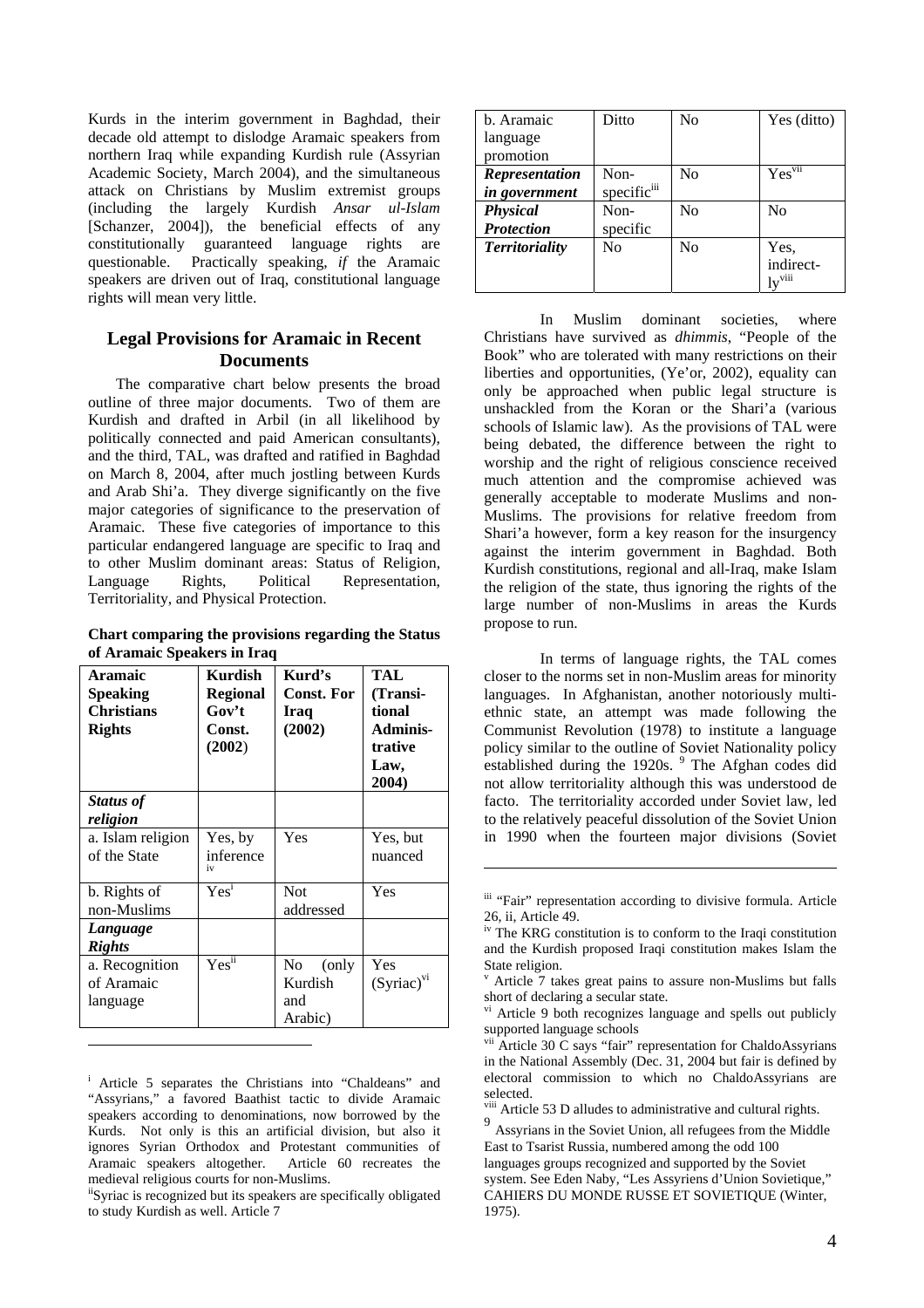Socialist Republics) exercised their constitutional right to secede and became internationally recognized states. Problem areas such as Chechnya, Abkhazia, Ossetia and Ingushetia have risen because although these locations had territoriality, they had no international boundaries, and no rights of secession, the primary legal differences in the status of the republics.

Under Kurdish proposals, also accepted almost verbatim from their draft of 2002 into the TAL in 2004, Kurds have territoriality and the right of secession, depending on interpretation. In terms of territoriality, TAL intimates this also for the Aramaic speakers by referring to an administrative unit for the ChaldoAssyrians. The administrative unit flies directly in the face of Kurdish demands for the expansion of their territory from the three provinces of Dohuk, Arbil and Sulaymaniya to include parts of Nineveh, Kirkuk and Diyala provinces, all areas with heavy concentrations of ChaldoAssyrian, Turkmen, Arab and Yezidi villages.<sup>10</sup>

The concept of territoriality connects directly to political representation and physical protection. Administration of the northern no-fly zone, termed the Kurdistan Regional Government by the Kurds, proves that Aramaic speakers do not enjoy political representation. Of the 105 members of the KRG legislature, only five come from this community.  $11$ Hardly proportionate to their population on the regional level, in large towns like Dohuk, where the Aramaic presence requires two schools, run in shifts to meet demand, not even token political representation is allowed for Christians on the municipal council. Without political representation, the ChaldoAssyrians do not succeed in expanding their schools, receiving adequate funding for supplies (even when there are adequate international funds for such improvements), and are shut out from all but the most basic KRG funding. Such discrimination drives Christians out of Kurdish controlled towns just as discriminatory development funding allocation and preventing the construction of schools, roads and clinics, among other policies, empties the countryside of its Christians.

Moreover, the physical protection of the Christians in the north, secured by the good-will of the Kurdish peshmerga (ethnic militia), means that Assyrian villages are surrounded by armed Kurdish guards who exercise control over entry and exit, trade, and security.

 $\overline{a}$ 

With the growth of Kurdish political strength after the fall of the Baathists has also come coercive tactics in terms of self-identity and language: the KRG is insisting that ChaldoAssyrian villages that fall outside the three provinces previously protected by US and British air power (Dohuk, Arbil and Sulaymaniya) to which Kurds aspire to expand their control (Nineveh, Kirkuk and Diyala), drop the teaching of Arabic in favor of Kurdish, a step that would shut them out of written and internet contact with co-ethnics in Syria, Jordan, Lebanon and the first generation global diaspora. Two other demands seriously threaten the Aramaic speaking community: insistence that adults join the Kurdish Democratic Party in order to be granted employment in the public sector (as did the Baathists), and that KDP representatives (and their families) be allowed to settle in Assyrian villages.

Perhaps most ominous for all of Iraq's non-Muslims, and even in neighboring Iran, is the funding of new mosque structures in villages where there have been no mosques hitherto fore. Such funding appears to come from Muslim charities in the Arabian Peninsula.

#### **The ChaldoAssyrian Administrative Unit**

If Aramaic is to survive, it can do so in a setting with a minimal number of users living in a relatively compact and secure environment, minimally made up of 100,000 speakers.(Nettle & Romaine, 2000) A population three to four times this size resides in large villages such as Bartella, Telkepe, Alqosh, and the like on the Nineveh plain located northeast of Mosul in Iraq. Nearby villages and towns, already incorporated into Kurdish controlled areas such as Dohuk and Arbil and their villages contain exclusively ChaldoAssyrian populations. Many Christian villages in this same region lie desolate for want of resettlement permission and funds but are rapidly being occupied by Kurds either entering the country from other parts of the Middle East or from within Iraq.

In view of the historical problems in maintaining their language and presence, and the multiple methods used to discourage non-Kurdish presence, if the Aramaic speakers are to survive in their indigenous homeland, they have concluded that they can only do so within a prescribed area dedicated to them.<sup>12</sup> Such a step requires a commitment on the part of Iraq to expand ethno-linguistic recognition to territoriality. The precedence for such elevation of status exists already in the demand, and granting, of territoriality to the Kurds. The level of territoriality needed for ChaldoAssyrians approaches that of the old territoriality concept of the Soviet Union (without the right of secession) that allows direct governance by Baghdad, rather than through a Kurdish regional government.

<sup>&</sup>lt;sup>10</sup> Long denigrated as "devil-worshippers," the Yezidis are not Muslim, live in proximity to Aramaic speakers, and have been variously self-identify as Kurds or Assyrians. Throughout the 20<sup>th</sup> century, they have offered protection of Christians when they have been threatened by Kurds. (See The Other Kurds)

One of these was hand-picked by the Kurdish Democratic Party and he has been used as a means of threatening pro-Kurdish political conduct on other Aramaic speakers.

 $\overline{a}$ <sup>12</sup> Final Declaration of the Chaldean Syriac Assyrian General Conference (23 October 2003) www.zowaa.org/news2ADM.htm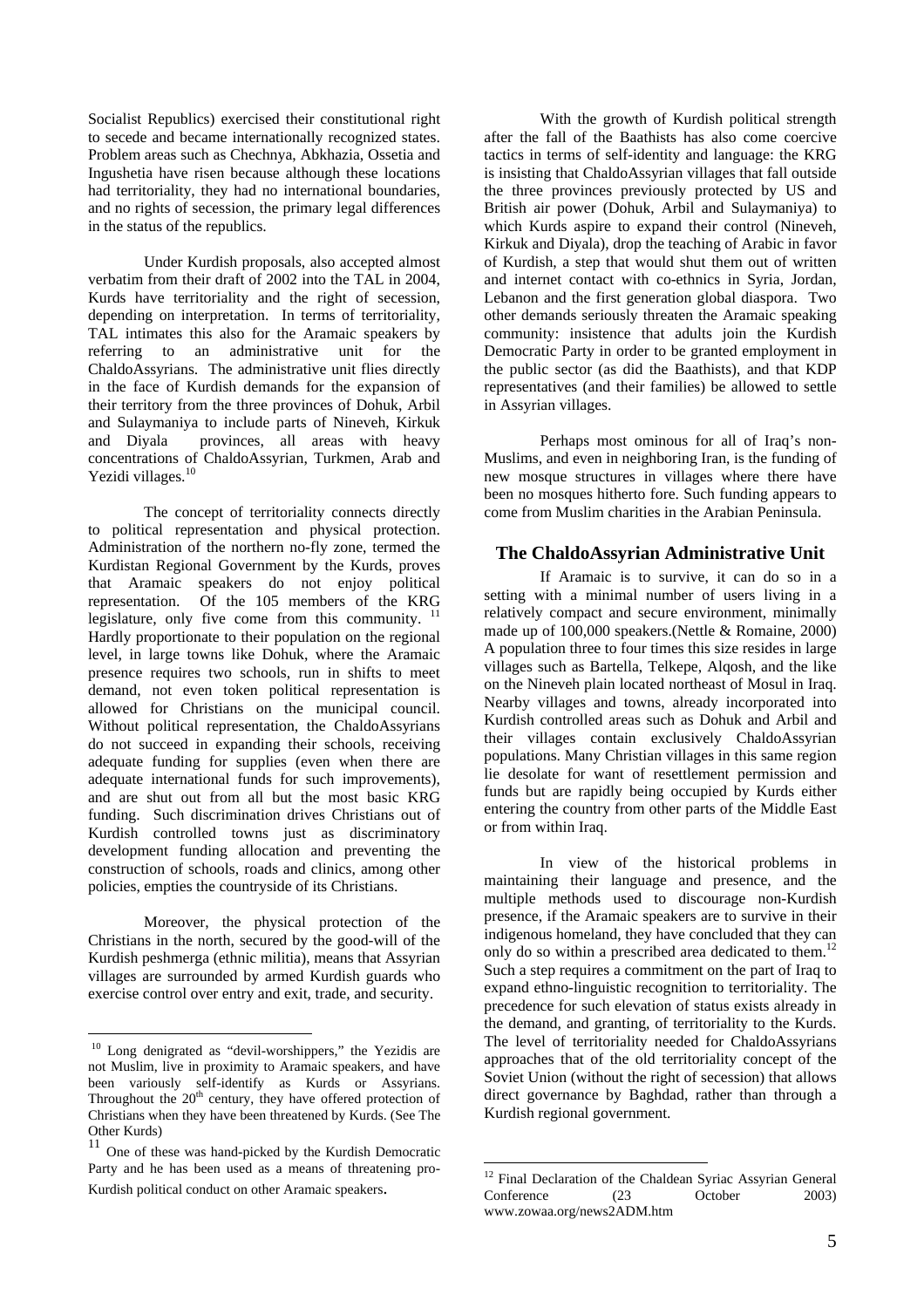Territoriality offers some guarantees for equitable funding for schools and rural development, as well as security and local self-government. It also facilitates the task of refugee resettlement, freedom of religious practice, and the exercise of the rights of women and girls to refuse to veil without the fear of being killed or maimed. Without territoriality, the possibility of political representation remains an illusion. For example, although in the American appointed Interim Governing Council (April 2003 to June 2004) one of the twenty-five representatives was a Christian, of the thirty-four high officials of the Interim Government in Baghdad, only one member of the ChaldoAssyrian community is represented – the Minister for Emigration and Refugees. Christians have been kept out of the Election Commission (30 members), and on 23 July, the Kurdish Democratic Party blocked ChaldoAssyrian participation from cities of Arbil and Dohuk at the upcoming Iraqi National Conference. August first saw the attack on churches in Baghdad and Mosul, as well as on the Baghdad compound of the Assyrian Democratic Movement. Hopes for equal treatment have declined quickly, both as a community of Christians and the Aramaic speaking community of Iraq. As many as 40,000 ChaldoAssyrians have fled Iraq for Syria and Jordan within the past few months.<sup>13</sup> Attempts by diaspora family members to gain them entry into western countries will no doubt follow.

# **The Future Iraqi Constitution and Language Preservation**

The situation of Aramaic speakers in Iraq, as in the rest of the Middle East, is complicated by two factors: a) they are Christians living in an increasingly radicalized Muslim environment, b) they live mainly among Kurds many of whom either continue to victimize Christian Assyrians or regard them as an obstacle to the expansion of Kurdish rule. Moreover, when, out of fear or lack of opportunity, these Christians leave their small town and village homes on the Nineveh plain for Baghdad or Basra, they face pressure to Arabize both in terms of ethnicity and language.

The prescription for the survival of Aramaic appears to lie in the safety, security and territorial rights of its speakers. Kurdish opposition to such broad rights for ChaldoAssyrians, augmented by the relative inability of this community to be heard above US and international voices raised in strong sympathy for Kurds, threaten to force Aramaic speakers out of the

 $\overline{a}$ 

land to which they are indigenous. While the central government in Iraq may be embarking on a new path away from past linguistic chauvinism and heading toward an eventual post-nationism future, the Kurds are only now starting out toward national chauvinism. The time lag in political maturity may well spell disaster for Aramaic speakers. Regard for three millennia of Aramaic contributions to world culture will not save the language from disappearing unless global action, from academic to political circles, is mobilized.

In TAL may be seen some tentative measures to assure language rights for Aramaic speakers. But the ability of Baghdad to enforce such rights, when faced with Kurdish opposition, remains in doubt. In some doubt too is the transfer of Aramaic language rights into the new Iraqi Constitution when ChaldoAssyrians are being prevented from participating in the political body that is tasked with electing the National Assembly responsible for drafting the new Constitution. Despite its best efforts, the Aramaic speaking diaspora cannot maintain the language without a base where literacy, popular cultural production, teachers, writers, poets and cultural activists may be nurtured. This base can only exist in Iraq. UNESCO, UNICEF, the European Union, and the international community as a whole must engage with the problems facing Aramaic if one of the oldest languages of the world is to move off the endangered list.

# **References:**

- Aprim, Fred (2002) The Proposed Kurdish Constitution: Some Personal Remarks. At *www.zindamagazine.com/html/archives/2002/9.30.02 /index.php# The Lighthouse*
- Aprim, Frederick (2002) Assyrians and the New Iraqi Policy and Constitution. At *www.zindamagazine.com/html/archives/2002/10.21.0 2/index.php# Literatus*
- Assyrian Academic Society. (2004) *(ChaldoAssyrians of Iraq & the Iraqi Interim Constitution [Transitional Administrative Law (TAL)] Position PaperI)*
- Barsoum, Patriarch Ignatius Aphram I. (2000) *The History Of Syriac Literature And Sciences,* tr. from Arabic by Matti Moosa (Pueblo, CO, Passeggiata Press, 2000)
- *Constitution of The Federal Republic of Iraq* 26 November 2002

www.kurdmedia.com/reports.asp"id=1156,

- Ghanimah Y.R. (1924) A *Nostalgic Trip into the History of the Jews of Iraq*, tr. from Arabic by Reading Dallal (New York, University Press of America, 1998)
- Magnus, Ralph & Eden Naby (2002) *Afghanistan: Mullah, Marx and Mujahid* (New York, Westview Press, rpt. 2002).
- Naby, Eden (1975) Les Assyriens d'Union Sovietique. *Cahiers Du Monde Russe Et Sovietique*

<sup>&</sup>lt;sup>13</sup> According to Iraqi Minister of Emigration and Refugees, Pascale Esho, as quoted in ASH-SHARQ AL-AWSAT (15 August 2004). Up to 20,000 of these left within the first two weeks following the church bombings. weeks following the church bombings. http://news.yahoo.com/news?tmpl=story&u=/afp/20040815/w l\_mideast\_afp/iraq\_christians\_emigrate\_040815200650>http:/ /news.yahoo.com/news?tmpl=story&u=/afp/20040815/wl\_mid east\_afp/iraq\_christians\_emigrate\_040815200650

Nettle, Daniel & Suzanne Romaine. (2000) *Vanishing Voices: The Extinction Of The World's Languages* (Oxford University Press)